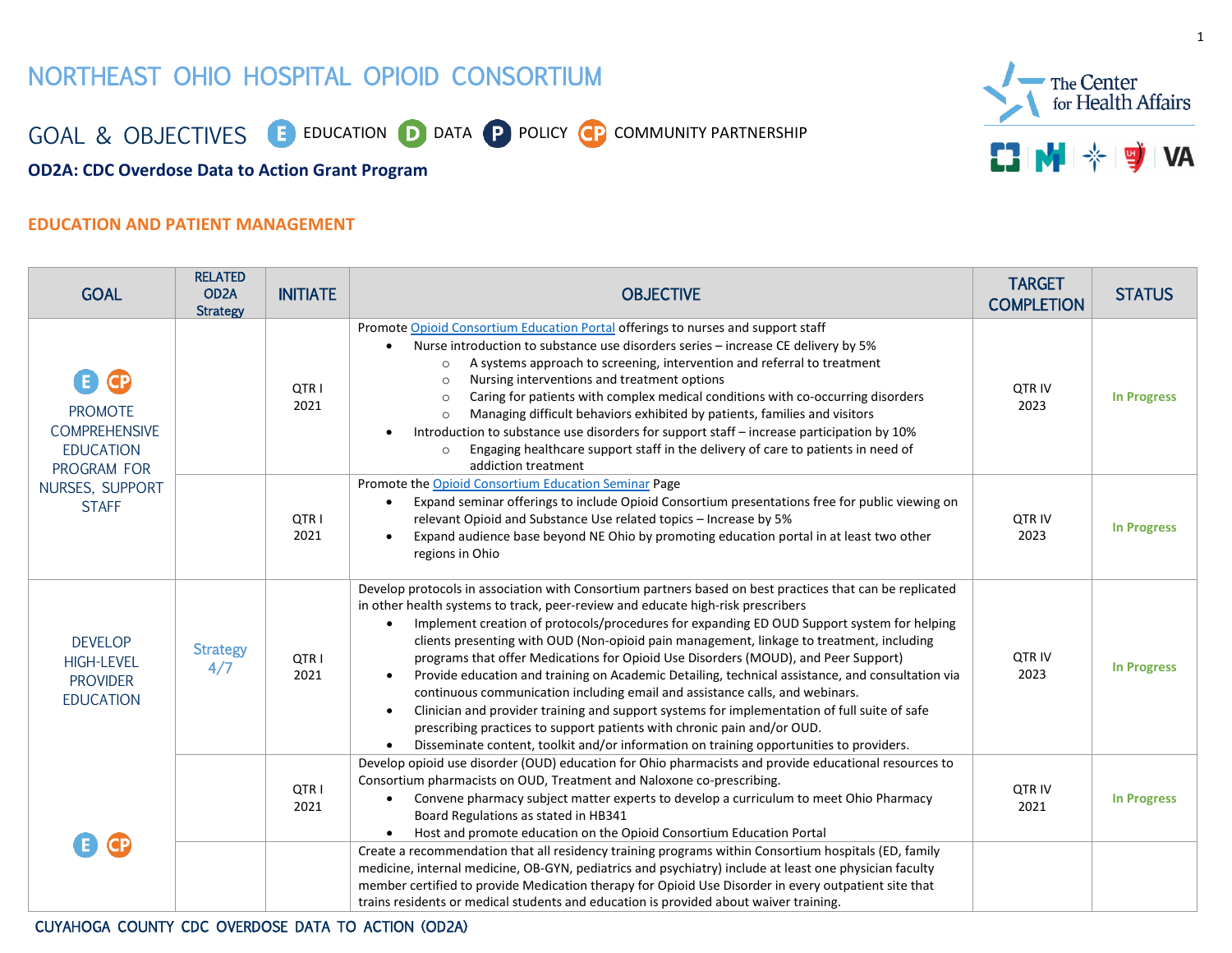### **HARM REDUCTION**

| <b>GOAL</b>                                                                                                                       | <b>RELATED</b><br>OD <sub>2</sub> A<br><b>Strategy</b> | <b>INITIATE</b> | <b>OBJECTIVE</b>                                                                                                                                                                                                                                                                                                                                                                                                                                                                                                                                                                                                                                                                                                                                                                                                           | <b>TARGET</b><br><b>COMPLETION</b> | <b>STATUS</b>      |
|-----------------------------------------------------------------------------------------------------------------------------------|--------------------------------------------------------|-----------------|----------------------------------------------------------------------------------------------------------------------------------------------------------------------------------------------------------------------------------------------------------------------------------------------------------------------------------------------------------------------------------------------------------------------------------------------------------------------------------------------------------------------------------------------------------------------------------------------------------------------------------------------------------------------------------------------------------------------------------------------------------------------------------------------------------------------------|------------------------------------|--------------------|
| <b>CP</b><br><b>INCREASE</b><br>ACCESS TO<br>AND USE OF<br><b>NASAL</b><br><b>NALOXONE</b>                                        | Strategy 5                                             | QTR I<br>2021   | Promote dissemination of Naloxone educational resources<br>Update and maintain Opioid Consortium online Naloxone Toolkit and Comprehensive Provider<br>$\bullet$<br>menu - increase download rate by 5%<br>Develop and implement one communication campaign a year to raise Naloxone awareness<br>$\bullet$<br>Continue community partnerships to advance initiative with OD2A partners and NIH HEALing<br>$\bullet$<br>Communities Study (HCS)<br>Target Naloxone distribution<br>Develop three awareness campaigns for healthcare community and include HCS digital<br>$\bullet$<br>messaging:<br>Provide education on the use of Naloxone to at-risk and high-risk people who<br>$\circ$<br>use opioids<br>How to use Naloxone and where to obtain naloxone such as local pharmacy or a<br><b>Project DAWN location</b> | <b>OTR IV</b><br>2023              | <b>In Progress</b> |
| <b>CP</b><br><b>INTEGRATE</b><br><b>SBIRT</b><br><b>WORKFLOWS</b><br><b>INTO EHR</b><br><b>ACROSS ALL</b><br><b>CARE SETTINGS</b> | Strategy 6                                             | QTR I<br>2021   | Continue to promote evidence-based screening and risk assessments (i.e., AUDIT C, CAGE AID) across the<br>continuum of care where still needed.<br>Continue to promote process of Screening, Brief Intervention, and Referral to Treatment (SBIRT),<br>consistently, across all care settings during each admission.<br>EHR integration as a strategy to facilitate SBIRT delivery<br>$\bullet$<br>Staff and Provider training to support SBIRT delivery<br>$\bullet$<br>Processes for billing and reimbursement for SBIRT<br>$\bullet$                                                                                                                                                                                                                                                                                    | <b>OTR IV</b><br>2022              | <b>In Progress</b> |

## **TREATMENT**

| <b>GOAL</b>                                                             | <b>RELATED</b><br>OD <sub>2</sub> A<br>Strategy | <b>INITIATE</b> | <b>OBJECTIVE</b>                                                                                                                                                                                                                                                           | <b>TARGET</b><br><b>COMPLETION</b> | <b>STATUS</b>      |
|-------------------------------------------------------------------------|-------------------------------------------------|-----------------|----------------------------------------------------------------------------------------------------------------------------------------------------------------------------------------------------------------------------------------------------------------------------|------------------------------------|--------------------|
| GG<br><b>INCREASE USE</b><br>OF MEDICATION<br>THERAPY FOR<br><b>OUD</b> | <b>Strategy 7</b>                               | QTR I<br>2021   | Develop provider educational platform on benefits of Medications for Opioid Use Disorder (MOUD),<br>including buprenorphine. Host trainings on the Opioid Consortium Education Portal<br>Expand training in residency programs by at least one additional hospital system. | QTR IV<br>2023                     | <b>In Progress</b> |
|                                                                         |                                                 | TBD             | Incorporate ECHO (Extension for Community Healthcare Outcomes) model<br>Increase use of by 100%.                                                                                                                                                                           | TBD.                               | <b>Not Started</b> |
| <b>CP</b>                                                               | Strategy 6                                      | QTR I<br>2021   | Expand hospital use of peer support programs to improve linkage of care to opioid treatment:<br>Continue to support Peer Recovery Support teams in hospitals systems provided by THRIVE<br>Peer Supporters and Project SOAR                                                | QTR IV<br>2023                     | <b>In Progress</b> |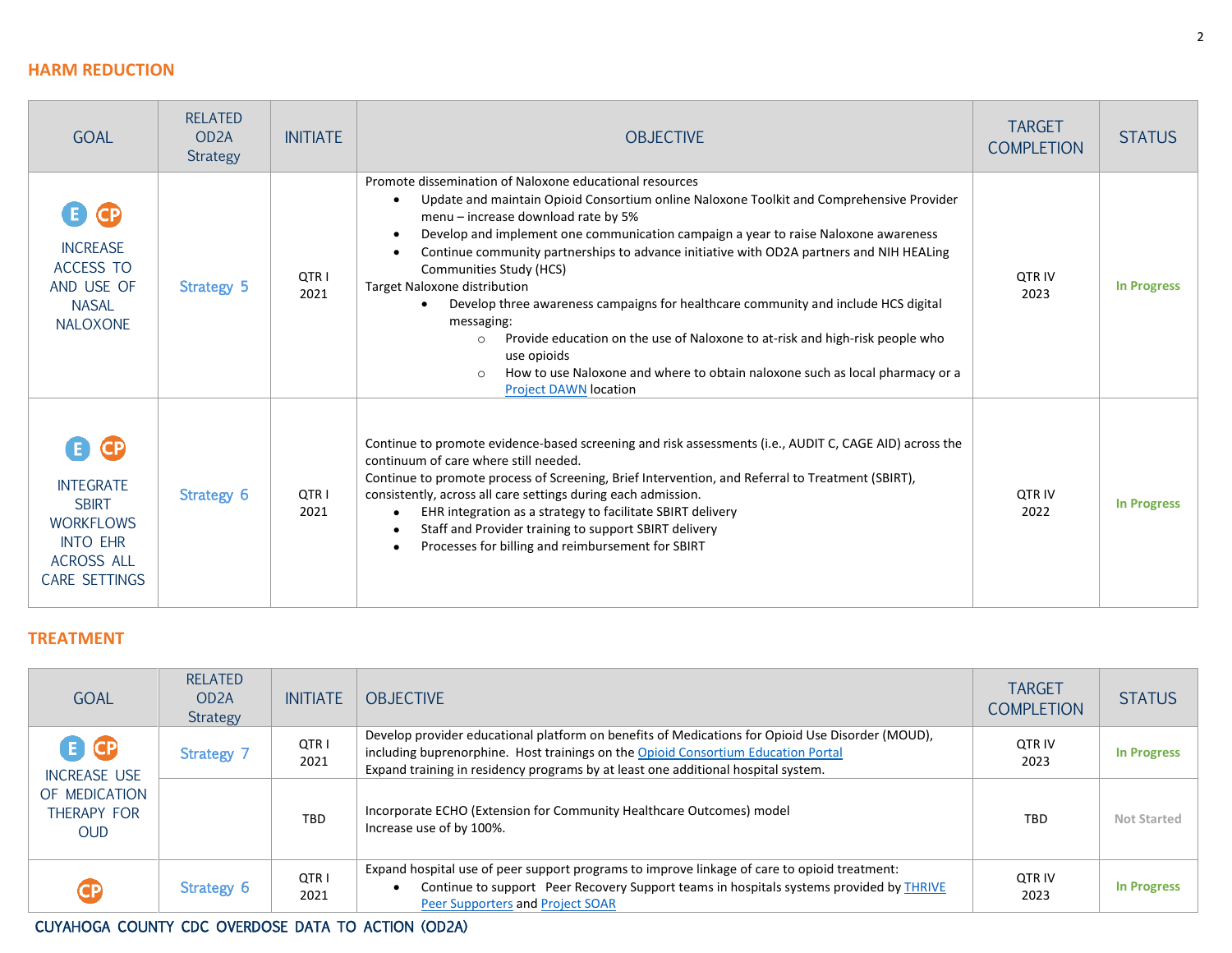| LINK PATIENTS                      |               | Continue to support on-call Peer Support services program                                                                                                           |                |                    |
|------------------------------------|---------------|---------------------------------------------------------------------------------------------------------------------------------------------------------------------|----------------|--------------------|
| TO OPIOID                          |               |                                                                                                                                                                     |                |                    |
| <b>TREATMENT</b>                   |               |                                                                                                                                                                     |                |                    |
| <b>PROGRAMS</b>                    |               |                                                                                                                                                                     |                |                    |
| (OTP <sub>S</sub> )                |               |                                                                                                                                                                     |                |                    |
|                                    |               |                                                                                                                                                                     |                |                    |
| CP<br>EXPAND OTP<br><b>OPTIONS</b> | QTR I<br>2021 | Expand telehealth solutions<br>Advocate for fair reimbursable care options for mental health and SUD care<br>Advocate to sustain telehealth solutions post pandemic | OTR IV<br>2023 | <b>In Progress</b> |

#### **PREVENTION**

| <b>GOAL</b>                                                         | <b>RELATED</b><br><b>OD2A Strategy</b> | <b>INITIATE</b>       | <b>OBJECTIVE</b>                                                                                                                                                                                                                                                                                                                                                                                                                | <b>TARGET</b><br><b>COMPLETION</b> | <b>STATUS</b>      |
|---------------------------------------------------------------------|----------------------------------------|-----------------------|---------------------------------------------------------------------------------------------------------------------------------------------------------------------------------------------------------------------------------------------------------------------------------------------------------------------------------------------------------------------------------------------------------------------------------|------------------------------------|--------------------|
| 6 Q<br><b>IMPROVE PAIN</b><br><b>MANAGEMENT</b><br><b>PRACTICES</b> | Strategy 4                             | QTR II<br>2021        | Develop and share quality prescriber peer review model<br>Develop protocols in association with Consortium partners based on best practices that can be<br>replicated in other health systems to track, peer-review and educate high-risk prescribers<br>Clinician and provider training and support systems for implementation of full suite of safe<br>prescribing practices to support patients with chronic pain and or OUD | <b>QTR IV</b><br>2022              | <b>In Progress</b> |
|                                                                     | <b>Strategy 4</b>                      | QTR I<br>2021         | Provide educational opportunities to help prescribers fully incorporate state and federal opioid<br>prescribing guidelines.                                                                                                                                                                                                                                                                                                     | <b>OTR IV</b><br>2022              | <b>In Progress</b> |
|                                                                     | <b>Strategy 4</b>                      | QTR I<br>2021         | Incorporate in treatment process utilization of and expansion of alternative/holistic pain management<br>techniques for those with chronic pain, OUD and SUD diagnosis.                                                                                                                                                                                                                                                         | <b>QTR IV</b><br>2022              | <b>In Progress</b> |
|                                                                     | Strategy 4                             | <b>QTR IV</b><br>2021 | Support to enhance provider utilization of PDMP data in non-traditional settings (dental, private,<br>veterinary practices). In collaboration with CCBH.<br>Provide PDMP education use via education portal<br>Develop an targeted awareness campaign aimed at non-traditional providers                                                                                                                                        | <b>QTR IV</b><br>2022              | <b>In Progress</b> |

## **DATA**

| <b>GOAL</b>                                                                                            | <b>RELATED</b><br>OD <sub>2</sub> A<br>Strategy | <b>INITIATE</b>          | <b>OBJECTIVE</b>                                                                                                                                                                                                                                                                                                                                                  | <b>TARGET</b><br><b>COMPLETION</b> | <b>STATUS</b>      |
|--------------------------------------------------------------------------------------------------------|-------------------------------------------------|--------------------------|-------------------------------------------------------------------------------------------------------------------------------------------------------------------------------------------------------------------------------------------------------------------------------------------------------------------------------------------------------------------|------------------------------------|--------------------|
| BOD<br><b>DEVELOP DATA</b><br>SET TO MEASURE<br><b>IMPACT AND</b><br><b>IMPROVE</b><br><b>OUTCOMES</b> | Strategy 3                                      | QTR <sub>I</sub><br>2021 | Continue to assist partners to develop procedure to create data dashboard using drug overdose<br>integrated epidemiological profile (DOIEP) for Cuyahoga County to identify:<br>Trends and patterns on additional risk factors<br>Prevention and intervention training needs<br>Quick Response Team outreach<br>Education and training needs of medical providers | QTR I<br>2021                      | <b>In Progress</b> |
|                                                                                                        |                                                 | QTR I<br>2021            | Survey Consortium hospitals to determine data points to include in Consortium Opioid Data Dashboard.                                                                                                                                                                                                                                                              | OTR III<br>2021                    | <b>Not Started</b> |